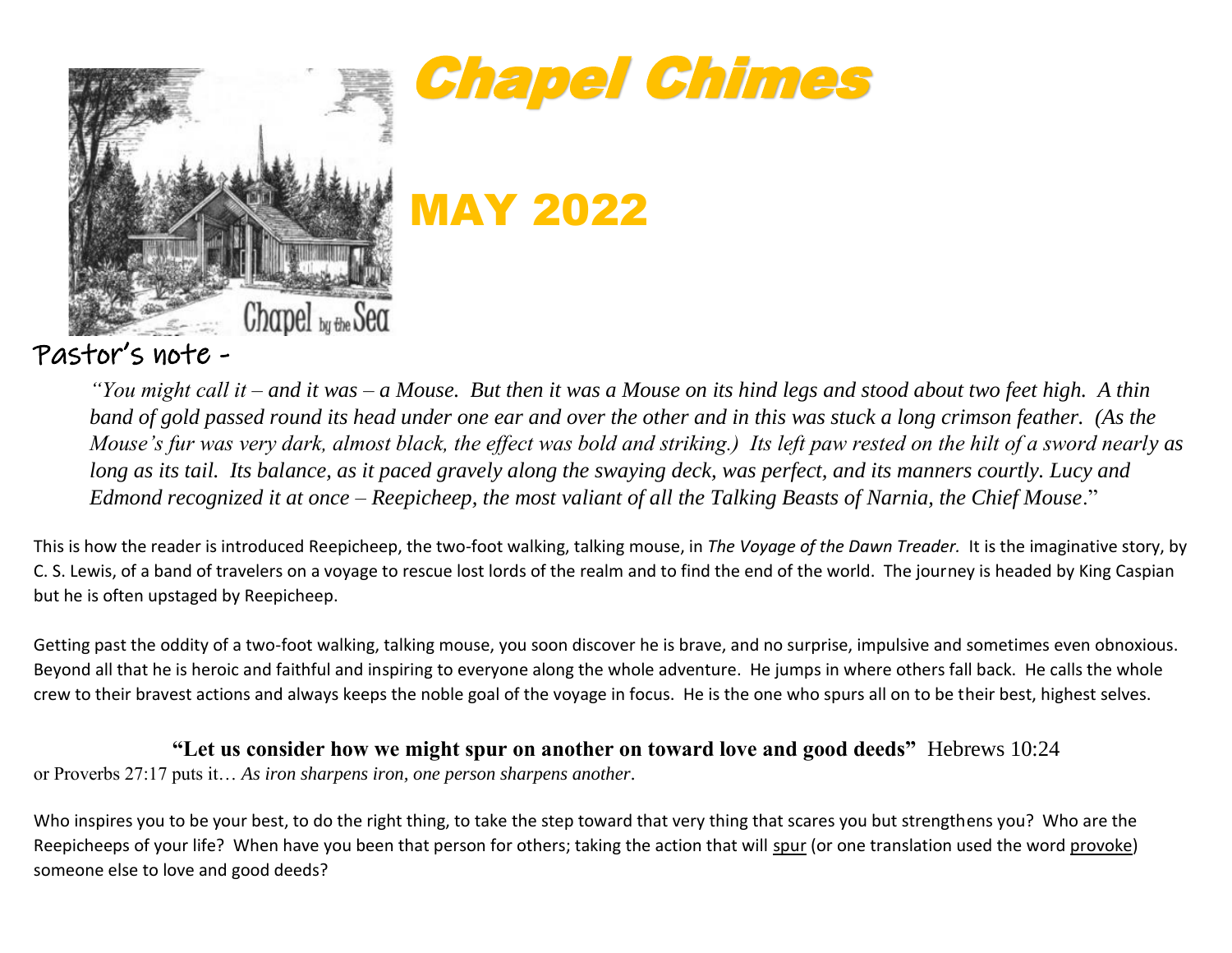Or, turning Reepicheep into a verb – *"to Reepicheep"* means to do something that will inspire others to be their most courageous and faithful selves; to provoke someone to love and greatness for God, to hold on to what is most important or to bring into focus the presence of God in a situation. Look for the Reepicheeps. Be a Reepicheep. Do a reepicheep!

Blessings, Wendy



| Mary Girsch - May 4          | Linda Palmer - May 23    |
|------------------------------|--------------------------|
| Elmon Morrison - May 5       | Nancy Gault - May 24     |
| Robert Portwood - May 7      | Kathleen Roff - May 26   |
| Philip (PJ) Hamilton - May 9 | Hudson Hamilton - May 27 |
| Betsey Clarke - May 13       | Doug Mader-May 31        |



Book by the sea meets on Thursday May 12 at 1:00PM at the church. The book for this month is *The Heart of Everything That Is* by Bob Drury and Tom Clavin, presented by Gary Gault.

Red Cloud was the only American Indian in history to defeat the United States Army in a war, forcing the government to sue for peace on his terms. At the peak of Red Cloud's powers, the Sioux could claim control of one-fifth of the contiguous United States and the loyalty of thousands of fierce fighters. But the fog of history has left Red Cloud strangely obscured. Now, thanks to the rediscovery of a lost autobiography, and painstaking research by two award-winning authors, the story of the nineteenth century's most powerful and successful Indian warrior can finally be told.

In this astonishing untold story of the American West, Bob Drury and Tom Clavin restore Red Cloud to his rightful place in American history in a sweeping and dramatic narrative based on years of primary research. As they trace the events leading to Red Cloud's War, they provide intimate portraits of the many lives Red Cloud touched—mountain men such as Jim Bridger; US generals like William Tecumseh Sherman, who were charged with annihilating the Sioux; fearless explorers, such as the dashing John Bozeman; and the memorable warriors whom Red Cloud groomed, like the legendary Crazy Horse. And at the center of the story is Red Cloud, fighting for the very existence of the Indian way of life. (Amazon Review)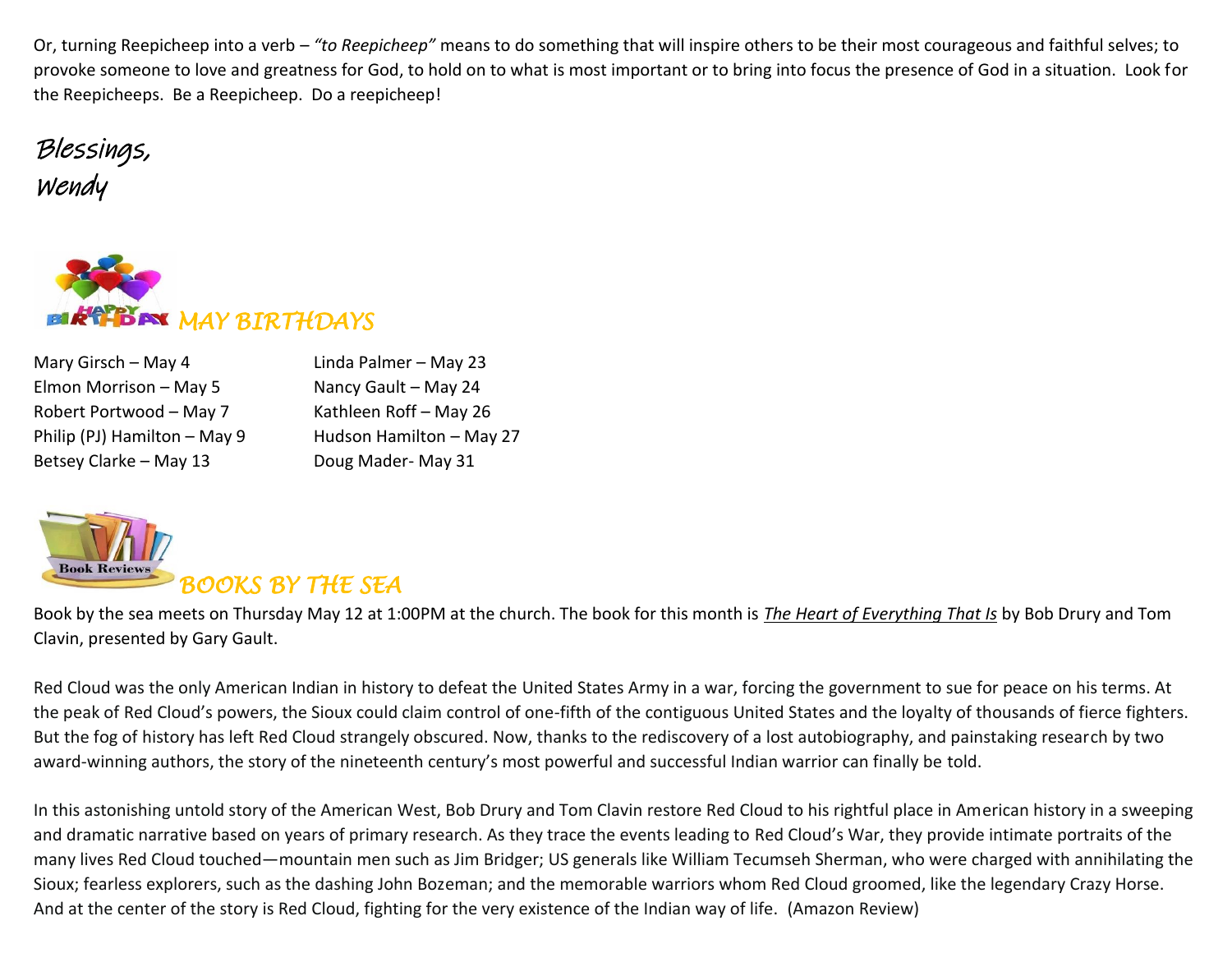

## Hi Folks,

I am the wors[hip assistan](https://creativecommons.org/licenses/by-nc-nd/3.0/)t procurer. That is, I schedule volunteers to read the liturgy portion of Worship on Sunday mornings. For those who are new to this, I put out a 6-month schedule of rotating people. When your Sunday comes around you will be sent a bulletin highlighting your reading part and allowing for time to practice and ask questions.

The COVID virus put a stop to our using a rotation of worship assistants, but we now plan to get back to that part of ministry.

If you are interested in being in the rotation, please send me an email. [wehr2.cw@gmail.com.](mailto:wehr2.cw@gmail.com)

What I would like to know is when you will NOT be available. That way I won't schedule you while you are on your cruise to Alaska or wherever. The schedule will start May 15, 2022 and run through January 1, 2023. I will need to know by May 8, 2022, so please check your calendars for days that you plan to be away or would not like to be a reader.

Thank you for your interest, support, and ministry with Chapel by the Sea.

Blessings Rev Cathye Wehr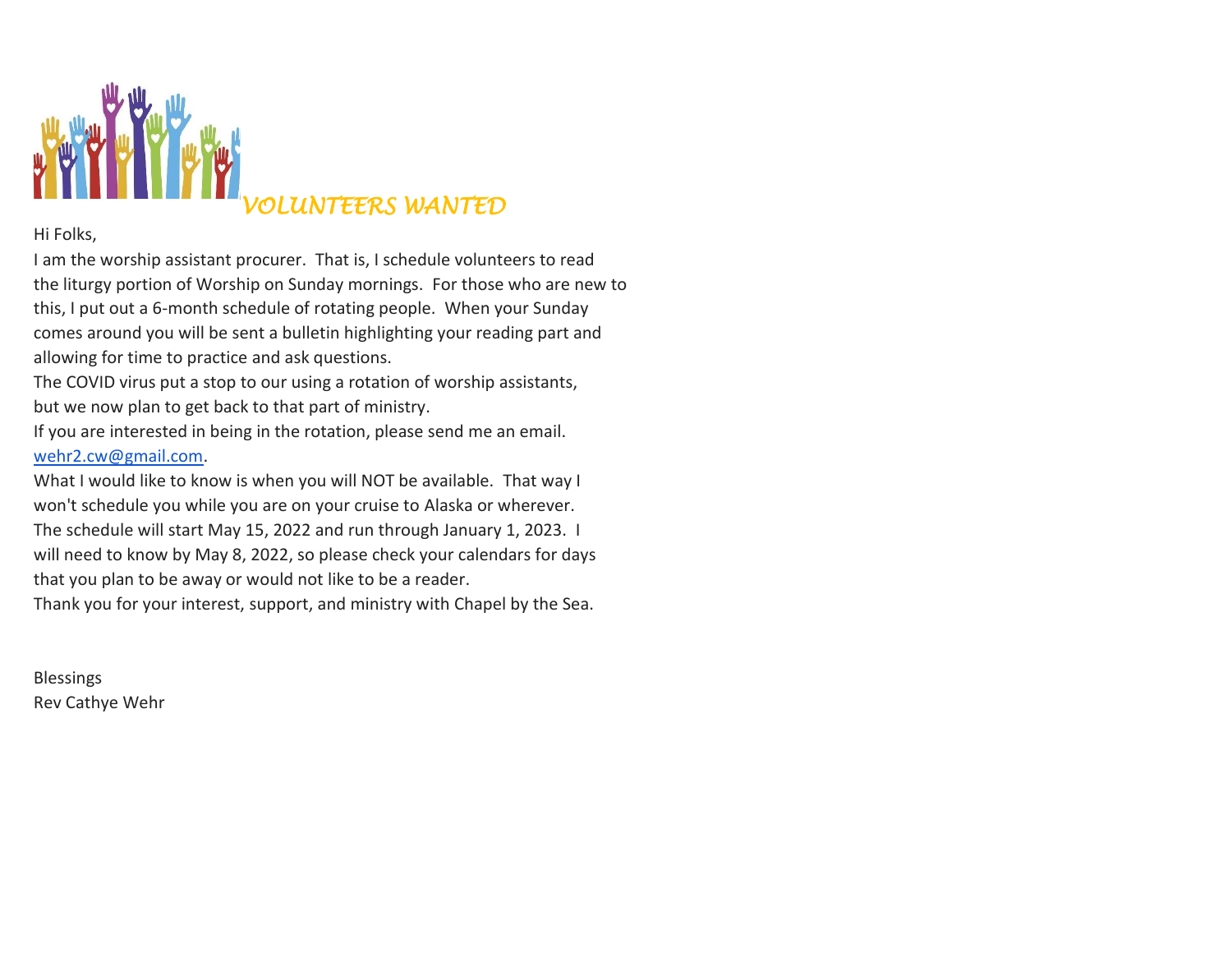

A blast from the past…brought to you by the Fellowship Committee.

Wednesday May 25th

5 to 7 pm

A night of casual inter-active table games is planned at Chapel by the Sea.

- Games provided
- Bring finger foods to share (if you wish)
- Invite a neighbor or a friend



## *COFFEE HOUR RETURNS*

Coffee Hour returns each week following Sunday Worship in the Fellowship Hall. There is a volunteer sign up sheet in the fellowship hall for individuals to [bring goo](https://creativecommons.org/licenses/by-nc/3.0/)dies that can be individually served. Goodies do not need to be fancy. Please think about volunteering to take on a week to bring goodies. If you have any questions contact Nancy Gault.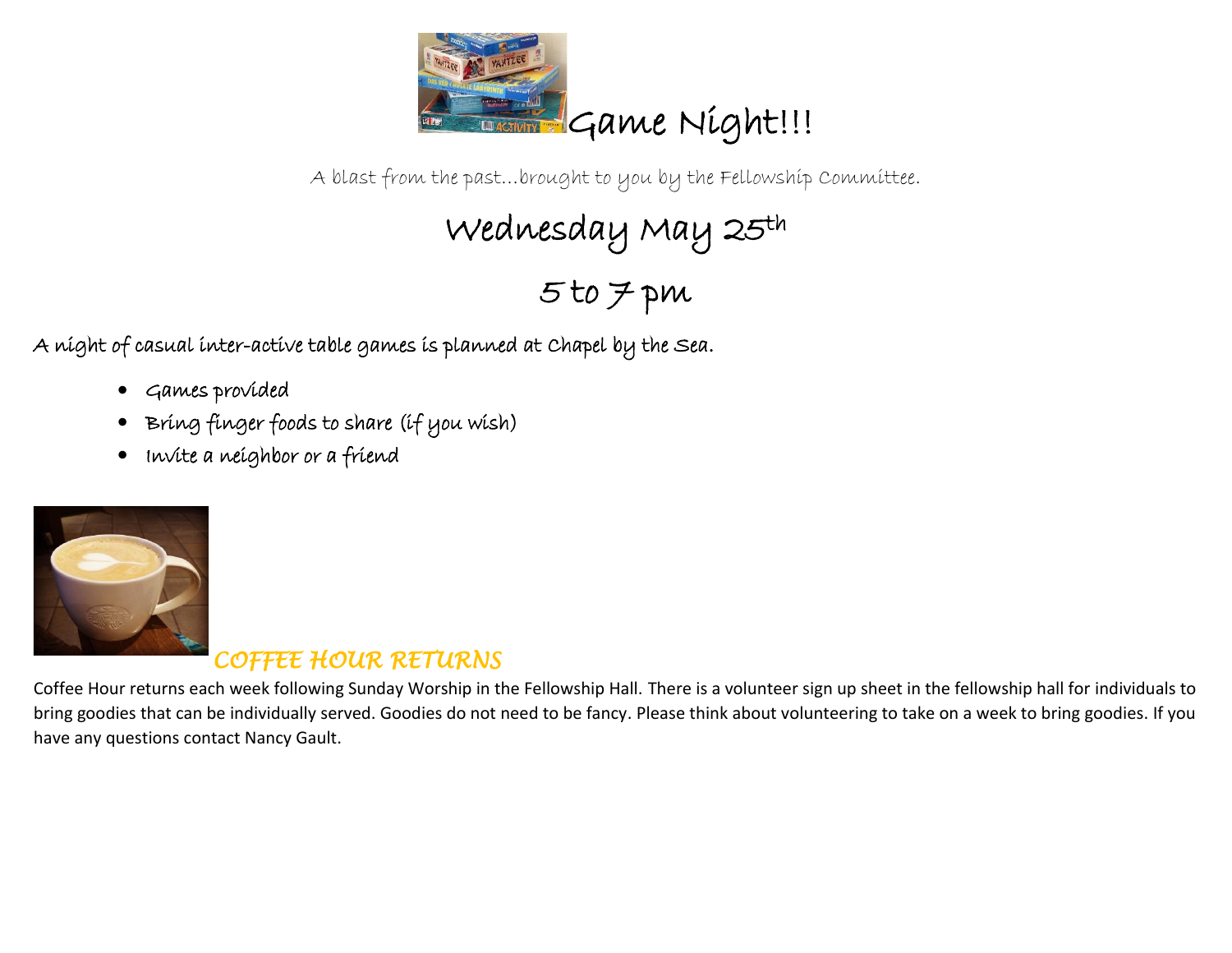

*HELP FOR UKRAINE* 

The Corvallis Sister Cities Association is part of a 30-year relationship between Corvallis, Oregon and Uzhhorod, Ukraine.

Because Uzhhorod is in the most western region of Ukraine, thousands of refugees are fleeing each day to Uzhhorod. The citizens of Uzhhorod are mobilizing to provide comfort, support, and humanitarian aid to those who have had to flee the violence.

To help alleviate the needs of these individuals, money is being raised to send to counterparts and colleagues in Uzhhorod through the Uzhhorod Refugee Fund.

To donate make a check out to Chapel by the Sea with Uzhhorod Refugee Fund noted on the check. Funds can also be donated on the Go Fund Me account at hhtps;//gofund.me/a28dca8d



Looking ahe[ad to](https://creativecommons.org/licenses/by/3.0/) Head Start Graduation! Turn dollars into solid blessings fo[r Head Star](https://creativecommons.org/licenses/by-nc-nd/3.0/)t kids beginning Kindergarten.

Every year Chapel by the Sea embraces the opportunity to help our neighbors at Head Start. In the Spring, we provide school supplies for students moving on to kindergarten in the Fall.

There are 34 children graduating this spring! Would you like to participate in this blessing?